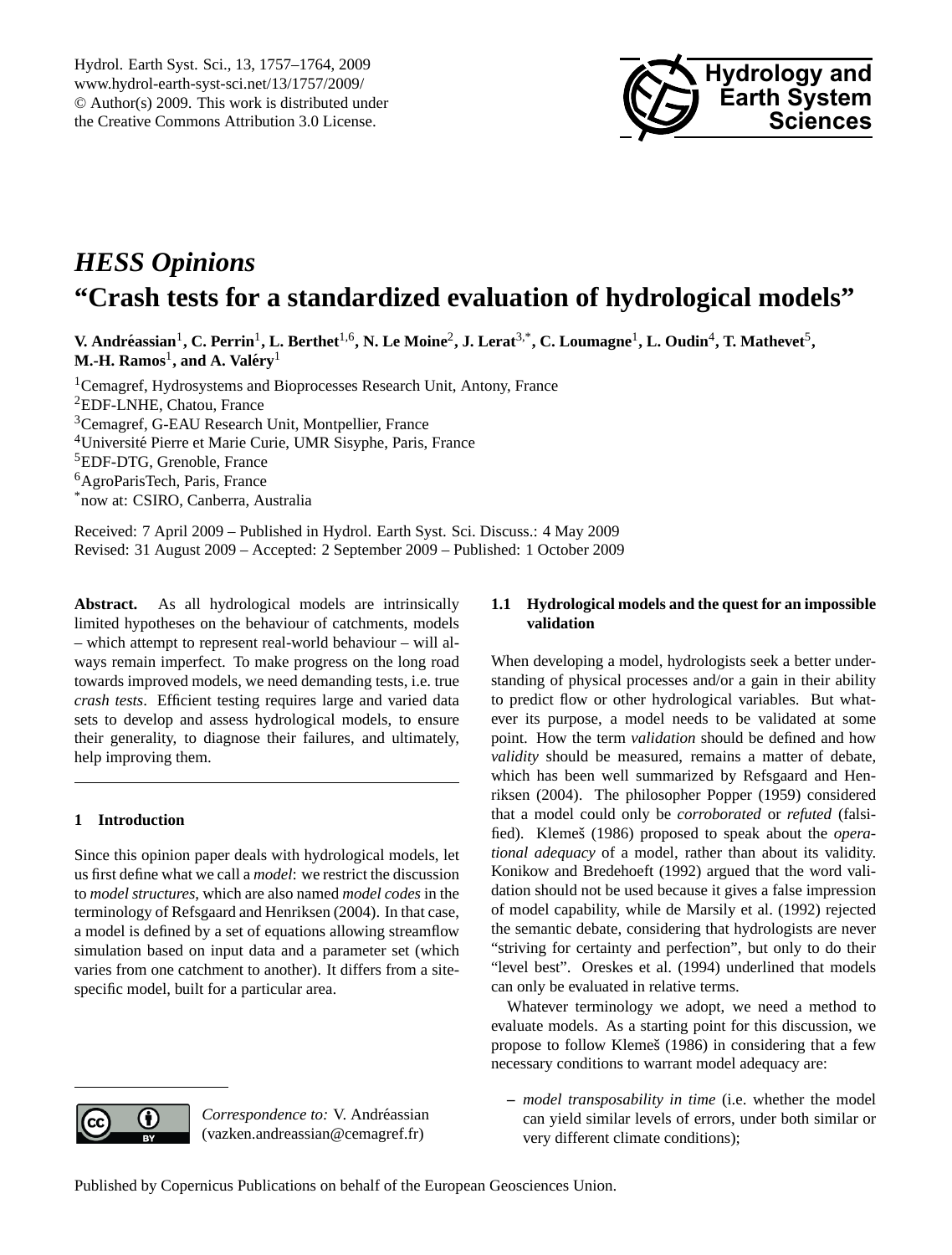

**Fig. 1.** Boxplot of the GR4J model performance over a set of 600 catchments in France (model efficiency: Nash-Sutcliffe criterion calculated on root square flows during validation period). SST: split sample test; DSST: differential split sample test; PBSST: proxybasin split sample test; PBDSST: proxy-basin differential split sample test. Percentiles shown on the boxplot are: 0.1, 0.25, 0.5, 0.75, 0.9; crosses indicate the mean).

**–** *model transposability in space* (i.e. whether the model can yield similar levels of errors on different catchments, again under similar or very different climate conditions).

Klemeš (1986) proposed a four-level testing scheme aimed at assessing the general transposability of a model, thus extending the split-sample test (calibration/validation) that was in common use at that time. Although Klemeš wrote that the power of this four-level testing scheme was "rather modest, and [that] even a fully successful result [could] be seen only as a necessary, rather than a sufficient, condition for model adequacy vis-à-vis the specific modelling objective", it is patently obvious that this *modest* testing scheme has been left on the shelf (Refsgaard and Henriksen, 2004). More than 20 years later, only the first level (i.e. the split-sample test) is in standard use in evaluating hydrological models. The three remaining tests (the proxy-basin test, the differential split sample test, and the proxy-basin differential split sample test) are rarely applied.

A few exceptions should be mentioned: Refsgaard and Knudsen (1996), Donelly-Makowecki and Moore (1999) and Xu (1999) used the full four-level test; Seibert (2003) used the differential split-sample test. Recently, Le Moine (2008) applied the full test to the GR4J model on 600 French catchments. The results, summarized in Fig. 1, may partly explain the disregard of the modelling community: the drop in performance – when going from the split sample test to the other tests – is drastic.

The full Klemeš test can indeed be so demanding (i.e. so disappointing for enthusiastic model developers) that it has had a repulsive effect. Does it mean that it is useless, or that modellers did not fully consider what could be learnt in applying this full test? We favour the second option.

# **1.2 Model testing on large catchment sets: necessity or bulimia?**

Oreskes (1998) noted with surprise that "most scientists are aware of the limitations of their models, yet this private understanding contrasts the public use of affirmative language to describe model results". Indeed, it sometimes seems as difficult for a hydrologist to publically admit the limitations of his creation as it is for an alcoholic to acknowledge his addiction. We consider that one way to overcome this is to develop and evaluate hydrological models on large and diversified catchment sets, and to always present the results of model-related discussions with distributions of model performance, obtained on a significant number (a few hundred or more) of catchments (see examples in Perrin et al., 2001; Le Moine et al., 2007; Oudin et al., 2008). By doing so, it will be possible to check that the proposed models have a general capacity to represent hydrological behaviour, and thus that the application spectrum is not limited to a few catchments and to stationary space-time conditions (hopefully there will always be a "willing" catchment to give acceptable results, so that nobody will lose face). There is nothing very original about this proposal: Roche (1971) and Linsley (1982) had already raised this point of view long ago and spread the idea that large sets of catchments provide a useful and informative way to test hydrological models. More recently, we have defended a similar point of view in Andréassian et al. (2007).

However, there may be misunderstandings on the objectives followed by using large data sets to develop and evaluate models. Some modellers may consider this approach *bulimic* modelling. Others consider that this would mean searching for a *universal* model. This is obviously not the case, as it would be naïve to think that at the present stage of hydrological modelling, a single model could work well in all places and conditions. But we are convinced that large catchment sets are the only possible way to learn from the variety of catchments, simply because they make it easier to falsify (refute) the models we wish to test (Popper, 1959). A few modellers seem to share this point of view: they also have published model tests based on large catchment sets, particularly in the perspective of modelling ungauged catchments (see among others Nathan and McMahon, 1990; Vandewiele et al., 1992; Merz and Blöschl, 2004; McIntyre et al., 2005; Kay et al., 2006; Young, 2006; Boughton and Chiew, 2007).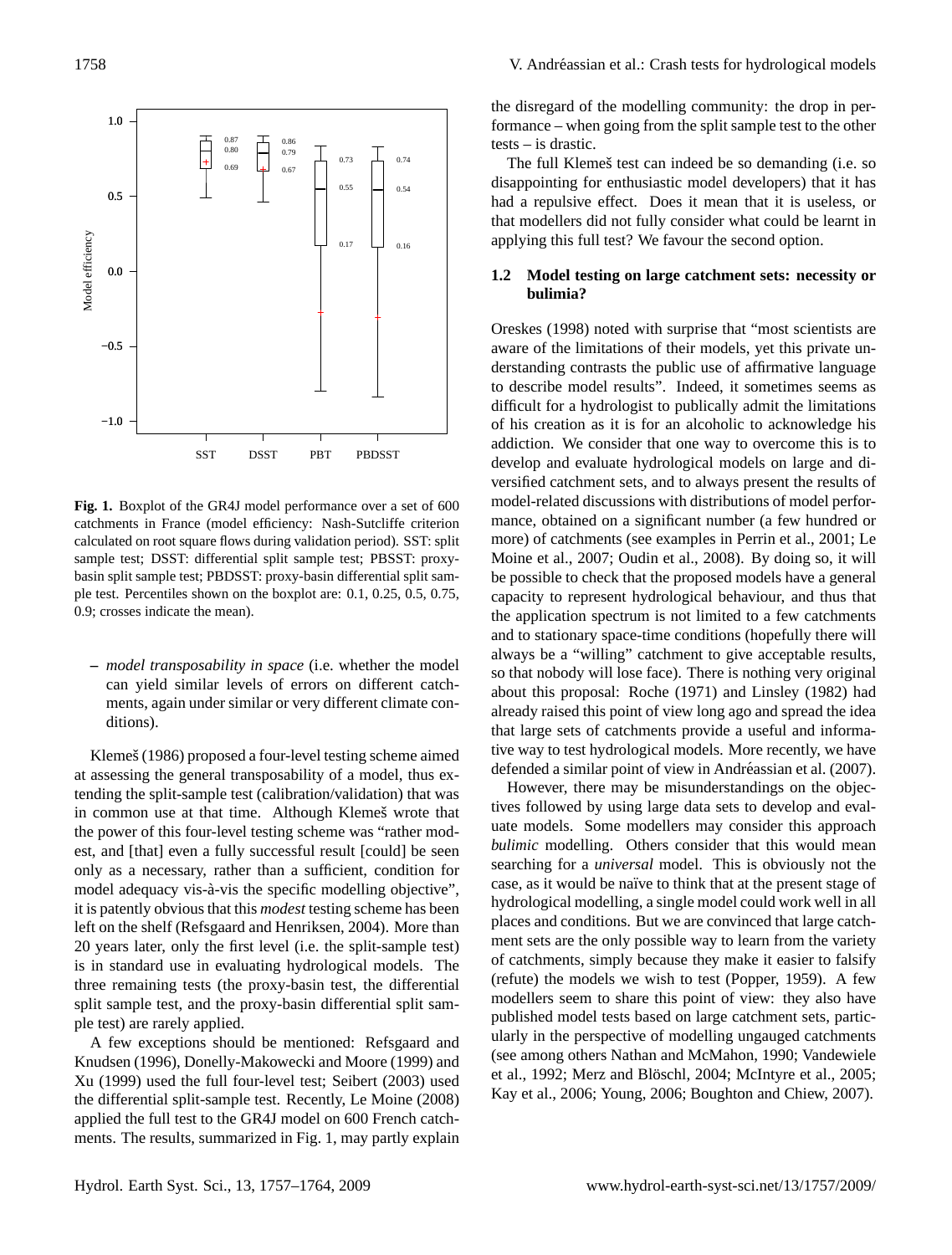## **1.3 Scope**

In this paper, we suggest that large and varied data sets are needed to develop and test hydrological models, to ensure their generality, to diagnose their failures, and to improve them. After reviewing the main arguments of those supporting and opposing the use of large catchment sets, we discuss our reasons for advocating why a model should be tested in a way comparable to the crash test used in the automobile industry.

## **2 Catchment monographs or studies on large catchment sets?**

#### **2.1 Arguments in favour of catchment monographs**

At the present time, work on a single basin – or a very limited number of basins – remains the rule for most of the hydrological modelling studies reported in the literature. There are several reasons for this:

- **–** First of all, many hydrologists look at hydrological modelling in a bottom-up, mechanistic manner. It is therefore natural to think that a single case-study could be enough to discover and dissect the main small-scale physical processes controlling the movement of water in a catchment.
- **–** Second, in practice, it remains difficult to apply models whose parameterization is data-demanding or timeconsuming to large catchment sets.
- **–** Third, some hydrologists who defend the downward modelling philosophy do favour model structures customized on a catchment-by-catchment basis: see for example the "flexible" model philosophy of Fenicia et al. (2008a).
- **–** Fourth, it is a widespread belief among hydrologists that the structure of a catchment model is necessarily climate- or region-specific, as a consequence of the prescriptions of the conceptual approach, which advocates keeping only in a model those driving processes that the modeller deems active in a given catchment.
- **–** Last, measurements may be viewed with suspicion. In these conditions, confidence in a model cannot come from a confrontation with measurements (which may be considered too uncertain), but should instead come from the physical realism of the equations embedded in the structure of a model. However, this has limitations, as discussed by Beven (2001) and Silberstein (2005).

#### **2.2 Arguments in favour of the use of large data sets**

Why should a model developed on a given catchment be directly applicable to another one? After all, the components of the model structure are likely to be over-specialized, i.e. to reflect the peculiarities of the catchment used during the model-development phase.

On this topic, one of the pioneers of hydrologic modelling, Ray Linsley (1982), argued that "because almost any model with sufficient free parameters can yield good results when applied to a short sample from a single catchment, effective testing requires that models be tried on many catchments of widely differing characteristics, and that each trial cover a period of many years" (p. 14–15).

Other modelling pioneers have been defending the same point of view. Moore and Mein (1975) stressed that different climatic zones should be covered in a model test set, and they insisted that "the catchments on which the original versions of the models were developed should not be included to ensure independence of the test"  $(p. 123)$ . Klemeš  $(1986)$ stressed that the use of "more test basins, more extensive split-sample schemes, etc., would increase the credibility standing of a model, and [...] lead to meaningful generalizations" (p. 22). Bergström (1991) insisted that to improve our confidence in hydrological modelling, we need to apply models "under a span of different geographical, climatological and geological conditions" (p. 127).

As for model improvement, one can also cite Andersson (1992), who reminded us that "a certain change of model structure can improve the model performance for some basins whereas it is unchanged or deteriorated for other basins. Improvements can also occur only for certain periods. It is therefore important to test the new model for a large set of basins and for long time series before drawing conclusions of a general model improvement" (p. 330).

More recently, Mouelhi et al. (2006) discussed the use of large data sets to develop a downward hydrological model. In particular, they stressed the need to have test catchments that are as climatically diverse as possible as the only way to test the ability of a model to represent the non-linearities of catchment behaviour. They also underlined that a large test set gives an opportunity to look for the features shared by catchments where the model fails, to better understand the causes of these failures and propose general remedies rather than only ad hoc solutions that could well be valid on only a single catchment. In that sense, large datasets may be seen as good safeguards against the development of overly complex models or as a way to identify catchment emerging properties as defined by McDonnell et al. (2007).

Oreskes et al. (1994) argued that "models are most useful when they are used to challenge existing formulations, rather than validate or verify them." Beven (2007) added that "more may be learned from model rejection than acceptance; rejection of a hypothesis, when properly justified, is an important stage in model development and improvement." We believe that using large catchment test sets provides a perfect opportunity to analyse model failure in a general way.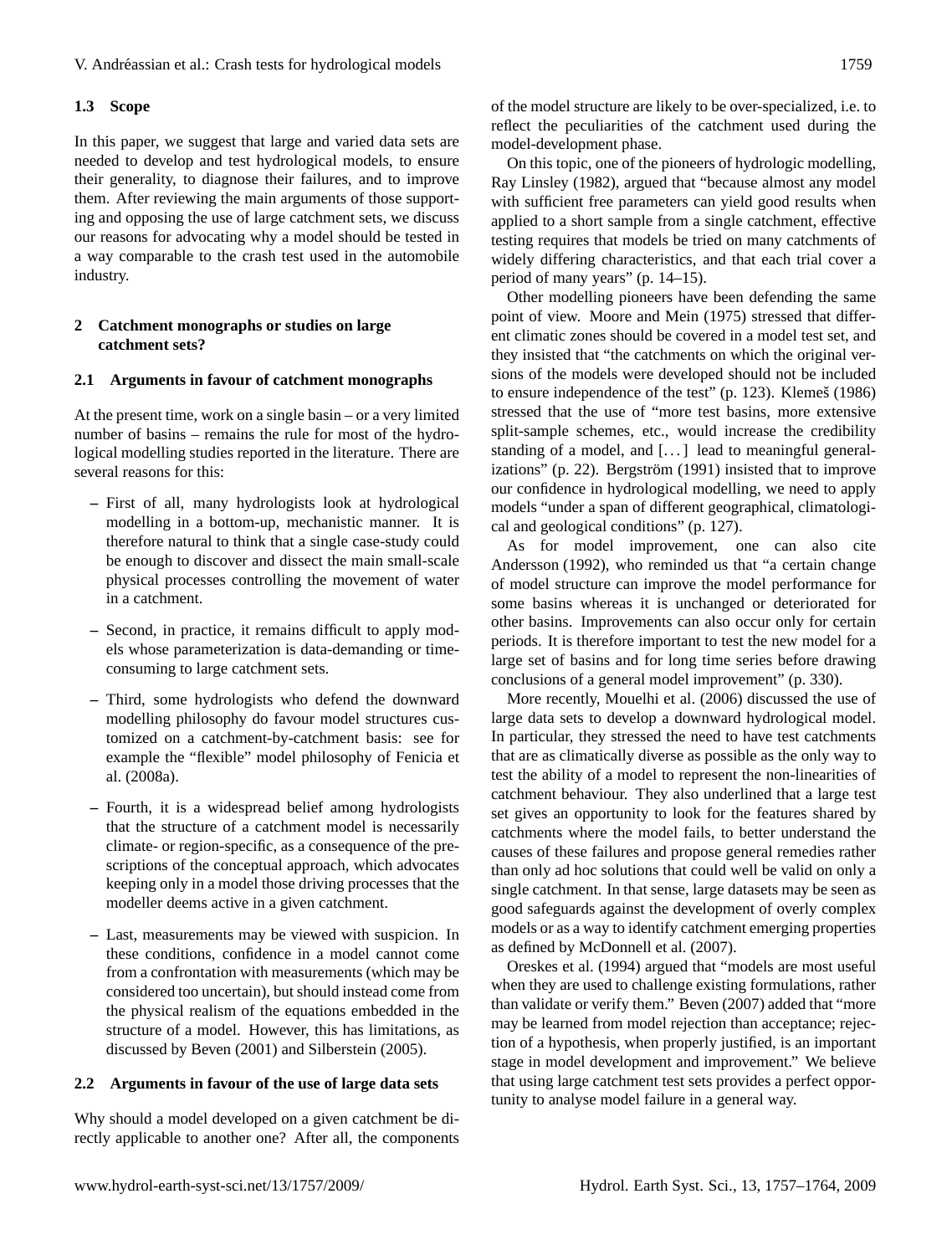

**Fig. 2.** Crash testing a rainfall-runoff model.

### **2.3 Any arguments in favour of a hybrid approach?**

Although they may appear contradictory at first sight, there are definitely solutions to make single catchment analyses and large data set studies work together. Indeed, individual catchment analyses are an irreplaceable source of inspiration for hydrologists (both experimentalists and modellers) to develop new ideas and theories. But since monographs lack generality, it is necessary to systematically evaluate any such idea or theory on a larger catchment set. It may be worth remembering here the words of the famous French hydrologist Marcel Roche (1971), who insisted that a hydrologist "must above all be wary of one's own experience [...], how many hydrologists have actually believed they had a universal tool when they had only obtained a regional arrangement of elsewhere useless parameters."

When developed on a single catchment, models could be submitted to a process of sensitivity analysis and testing to identify those components or parameters that are not sensitive and can eventually be removed or fixed. This often leads to model structure simplification, a painful process which was meaningfully described by two authors: Bergström (1991) reported that "going from complex to simpler model structures requires an open mind, because it is frustrating to have to abandon seemingly elegant concepts and theories. It is normally much more stimulating, from an academic point of view, to show significant improvement of the model performance by increasing complexity" (p. 125). Martin (1996) stressed that "the prediction obtained with a complex model often points to a simpler model which could have been used in the first place. The challenge here is for the designer who has failed to keep his model simple to recognize the fact when confronted with it." Working on large data sets may be a way to avoid this process and to directly build more simple and general models.

## **3 Model developers, model users, and crash tests**

Refsgaard and Henriksen (2004) detailed the different roles and expectations of model developers and model users. Most users are interested in a single or a limited number of catchments for which they wish to establish the best possible model. Therefore, a model developed on a large data set may appear irrelevant to their needs. Is this necessarily so? Let us try to clarify this situation by drawing an analogy with car testing.

### **3.1 Model developers should implement crash tests**

Before launching a new car, automobile manufacturers systematically submit it to a crash test (see for example the NCAP website at [www.euroncap.com\)](www.euroncap.com). Crash tests have contributed to a true progress in transportation safety over the last few decades, and none of us would dream of driving a car – much less transporting family members – that had failed the minimum requirements of a crash test.

We consider that hydrological model developers have the same responsibility: they must perform a comprehensive crash test of their model to ensure that it is safe to use (Fig. 2). Of course, by submitting it to an extreme range of natural catchments and situations, they may lead it outside what they consider to be its range of application. But this is precisely what is needed: analysing model failures will make it possible to define its real limits of application (its "pedigree" as discussed by Beven, 2007), a necessary information for all potential users. It will also help propose new ways to improve model structure.

# **3.2 Model users should heed the results of crash tests when choosing a model**

Let us continue with the car analogy: when choosing a new car, a responsible driver needs to identify "the right car".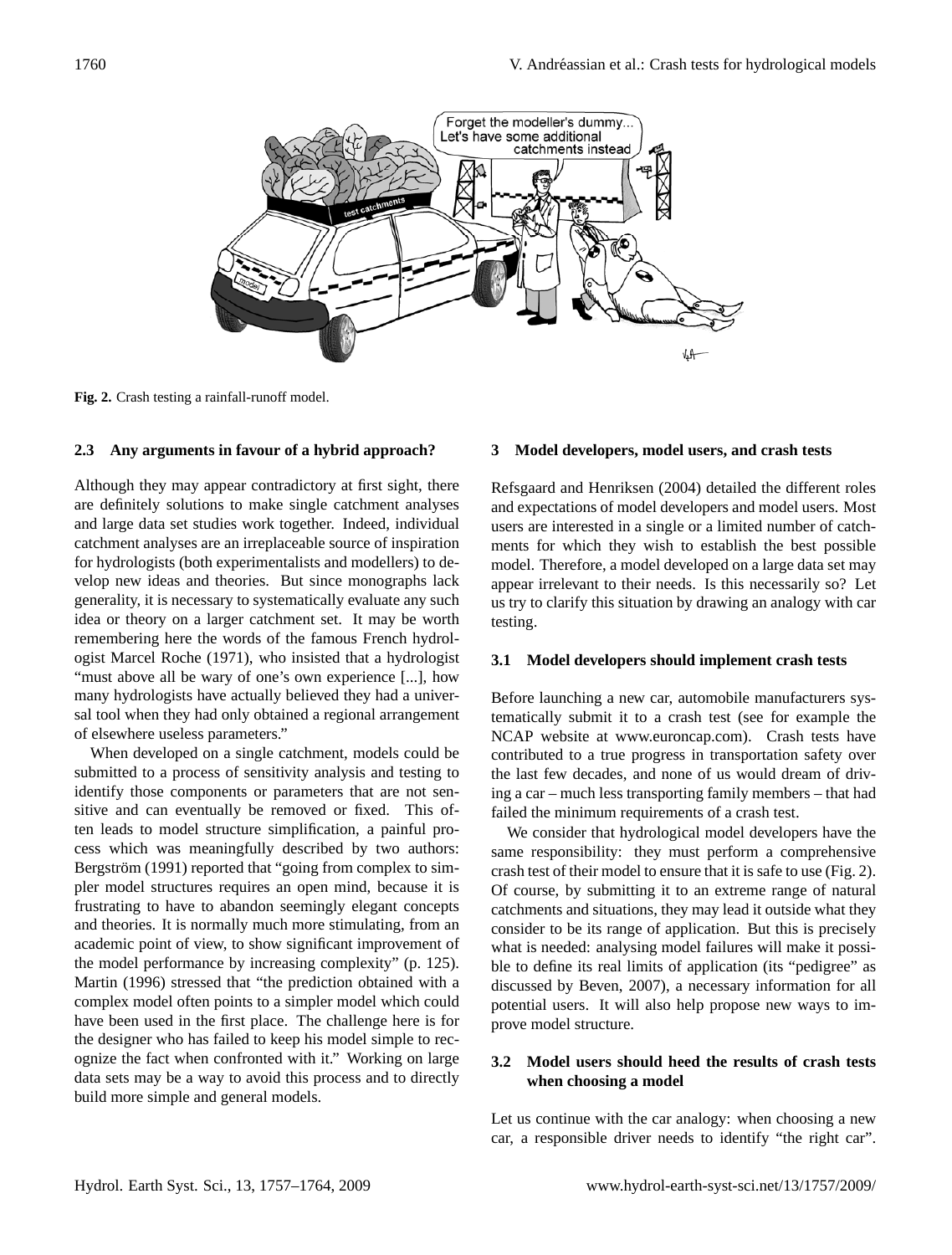This choice will depend on his objectives, taste, budget, sensitivity to advertisement, etc. (and perhaps also which models are on display at the dealership). Ideally, a responsible driver should never buy a car only for the emotions incited by the advertisement: one should compare performance, test the car, gather additional information from other users, etc. Being sure that one's car has been exhaustively tested is even more important because it is rare to have one car to commute to work in the city centre, one to travel to the countryside on the weekends and another one for winter vacation trips. Automobiles must serve a variety of purposes.

In hydrology, choosing the right model should require the same precautions, particularly in the case of operational hydrologists, who often have to use the same model structure for many catchments and different applications. Users should require tests that have gone beyond the usual range of application: Renault does not perform crash tests adapted to French roads only; Volvo does not limit its tests to snowy Swedish roads, nor Fiat to narrow winding Italian roads! A hydrologist using a model should know the limits of the model structure, based on the implementation of a complete crash test. A site-specific model, developed on a single site, may be very successful, but the question is: will it remain so in the long run? As Koutsoyiannis et al. (2009) put it, "there is no reason that the [natural] system properties remain unchanged over time." An end-user may prefer to trust a model that obtains slightly lower performance on the time series at hand, but that has been more exhaustively validated.

### **3.3 Large data sets and data quality**

In the sections above, we have been advocating the use of large data sets. However, the issue of data quality often runs into objections to this approach: with a large data set, it is difficult (or even impossible) to manually control the quality of data within reasonable time. Only rather simple automatic data screening algorithms are usable, and they can identify only the most obvious erroneous values. Unavoidably, a few inconsistencies will remain in the time series, and some unknown upstream influences may also exist. This is viewed by some modellers as a good reason to avoid working on large data sets.

However, this argument does not hold for three reasons:

**–** First, when working on a large set of catchments, data originate from regional or national hydrological and meteorological databases that have their own data quality check procedures, which should guarantee an acceptable (although obviously not perfect) level of data quality. In that sense, it is likely that a majority of data can be considered as good quality, and a minority as suspect, giving to the latter a limited impact on the results. The problem of data quality is probably more crucial when working on a single case study, as model development may be impacted by erroneous data to a larger extent in this case.

- **–** Second, because model evaluation is only meaningful in a comparative framework (a model can only be ranked good in comparison with alternative models). Therefore, Linsley (1982, p. 13) is right when he objects that "if the data are too poor for the use of a good simulation model they are also inadequate for any other model." Therefore, in intercomparison studies, data errors should not spoil the conclusions on the relative efficiency of several models (or model versions).
- **–** Last, if we now look at real-time operational conditions, let us recognize that data quality checks are then necessarily limited. Though, models will have to be applied in these conditions. Therefore, part of a model crash test could consist in testing how a model responds to a deterioration of input data quality. We naturally do not advocate the intentional use of poor input data, but we consider that we need to document the impact of the progressive failure of a model when it encounters more and more input errors or missing values during its application or its calibration (see e.g. Oudin et al., 2006; Perrin et al., 2007).

### **4 Conclusions**

#### **4.1 Is there any truly objective model assessment?**

All hydrological models are hypotheses on the behaviour of catchments. All are intrinsically limited in their capacity to represent real-world behaviours. We do need to improve them, while acknowledging that they will always remain far from perfection. And in this improvement process, the only option is falsification: for this, we need to be merciless towards our own models and to apply the most demanding crash test, using a large and varied catchment set. This will allow us to assess model robustness and generality, will help us to define its limits of applicability and to quantify the magnitude and the distribution of its errors. Using large catchment sets will also provide opportunities to think in a more general way about model failures: the identification of common features between catchments where the model fails can be an opportunity to understand the reasons for these failures and therefore suggest general solutions for model improvement, rather than merely ad hoc solutions that are only valid on a single catchment.

It does not mean that developing models on large data sets is a panacea that will allow models to be applied blindly. Crash tests do not guarantee that these models will never fail: good cars that have successfully passed all crash test can still be involved in accidents. This approach just aims at minimizing the risks of failure. Obviously, when using the crash-tested model for a specific application, site-specific validation remains necessary to accept or reject the model.

In this paper, we have shown an example obtained by applying the four-level Klemeš Crash Test (KCT) to GR4J,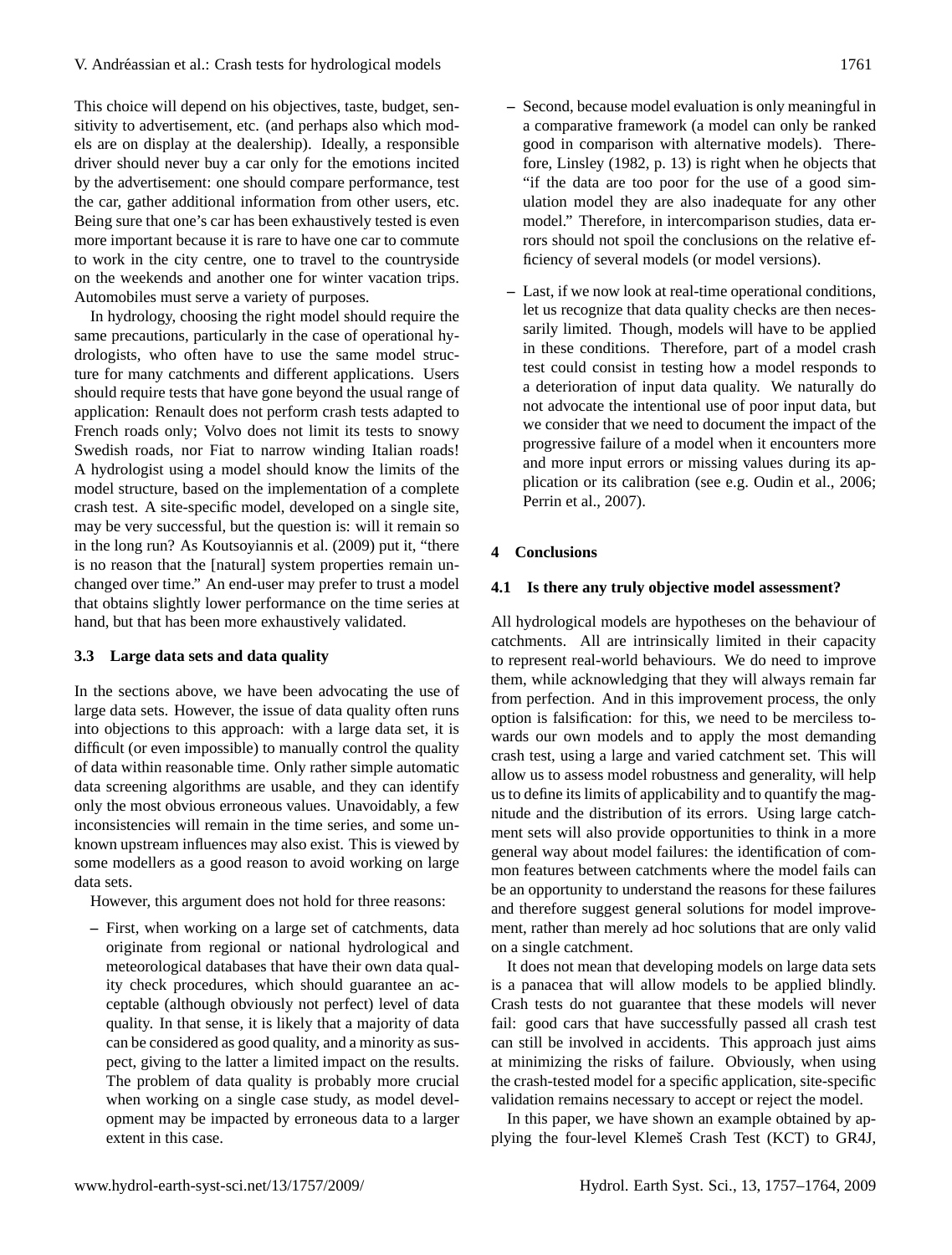a daily lumped rainfall-runoff model, over a few hundred catchments (Fig. 1). The drop of performance from the first two KCT test levels (simple and differential split sample test) to the two subsequent levels (simple and differential proxybasin tests) illustrates what we could modestly describe as "an application where there is still considerable room for progress."

# **4.2 Towards other crash tests**

We are convinced that a widespread use of the KCT (and eventually new crash tests) is required for the progress of hydrology as a science. As Kirchner (2006) puts it, hydrology can only move forward if we develop ways to test models more comprehensively and incisively, "which is different from testing how nicely a mathematical marionette can dance to a tune it has already heard" (p. 3–4). But we would like to stress that even the best of the tests will not identify a good model in absolute terms: it will simply define which model (or model category) is safer to use (Michel et al., 2006). As Savenije (2009) underlined it, searching for the *best* model is meaningless: we should be satisfied with developing *better* models.

The full Klemeš Crash Test is a step forward toward more powerful tests (and probably more discriminative tests, but this remains to be verified by applying it simultaneously to several models). Different crash tests can also be proposed, depending on model applications. For example, Ewen and Parkin (1996) proposed approaches to test model ability to predict climate or land use change impacts. Crash tests might also consist in calibrating models using one objective function and evaluating them in validation using different criteria. The discussion of Clarke (2008b) on model intercomparison suggests that model testing by several operators and following other good experimental practices could also make valuable crash tests. We certainly need to imagine new, more demanding testing schemes to respond to the current challenges of hydrological science. One of these challenges is surely to predict the possible consequences of climate change more reliably, and this raises the difficult question of which models have the best extrapolation capacity.

It would also be valuable to set up an international data set (including countries under various latitudes and having various measurement network configurations and levels of data availability) against which models could be tested by the scientific community. This could extend initiatives like the WMO workshops (1975, 1986, 1992), the Distributed Model Intercomparison Project (DMIP, where a large number of models were applied simultaneously on the same catchments with a strict verification protocol) (Smith et al., 2004) or the MOPEX project (Schaake et al., 2006). Such a data set should include many catchments without pre-screening, i.e. retaining outlier catchments (for example karstic catchments, or groundwater-dominated catchments), in order to study how models cope with these obstacles. This could

perhaps open ways to link the efficiency of model structures to the level of data availability (Fenicia et al., 2008b) or to catchment classifications.

In our view, further progress in hydrological modelling will come in part from intercomparisons based on large data sets: after all, similar efforts, in other scientific domains, have been shown to be fruitful. This will obviously require that more rigorous and demanding testing schemes be routinely implemented, as suggested by Clarke (2008a).

Last, model tests on large data sets probably require designing new evaluation criteria that can extract consistent and interpretable information from the large amount of results they produce. Sets of assessment criteria were proposed in the past (see e.g. Dawson et al., 2007), but some of them may be difficult to interpret when applied on large datasets and new formulations may be necessary (see e.g. Mathevet et al., 2006). However, model assessments on large data sets can provide added value by not restricting them to the statistics classically used when testing models on individual catchments. Other types of information could also be analysed: spatial efficiency patterns on nested or neighbouring catchments; spatial coherence on extreme values computation; existing links between efficiency and catchment characteristics, etc. Methodological developments on these issues are needed.

*Acknowledgements.* We wish to thank John Schaake and an anonymous reviewer for their review comments on the text, as well as Robin Clarke, Andreas Efstratiadis, Neil McIntyre, Vit Klemeš, Nikos Mamassis, Kieran O'Connor and Jens Christian Refsgaard for their fruitful comments and suggestions during the open discussion on the manuscript, which were food for thoughts while finalizing this article.

Edited by: H. H. G. Savenije

### **References**

- Andersson, L.: Improvement of runoff models. What way to go?, Nord. Hydrol., 23, 315–332, 1992.
- Andréassian, V., Loumagne, C., Mathevet, T., Michel, C., Oudin, L., and Perrin, C.: What is really undermining hydrologic science today? Hydrol. Process., 21, 2819–2822, 2007.
- Bergström, S.: Principles and confidence in hydrological modelling, Nord. Hydrol., 22, 123–136, 1991.
- Beven, K.: On explanatory depth and predictive power, Hydrol. Process., 15, 3069–3072, 2001.
- Beven, K.: Towards integrated environmental models of everywhere: uncertainty, data and modelling as a learning process, Hydrol. Earth Syst. Sci., 11, 460–467, 2007, [http://www.hydrol-earth-syst-sci.net/11/460/2007/.](http://www.hydrol-earth-syst-sci.net/11/460/2007/)
- Boughton, W. and Chiew, F.: Estimating runoff in ungauged catchments from rainfall, PET and the AWBM model, Environ. Modell. Softw., 22, 476–487, 2007.
- Clarke, R. T.: A critique of present procedures used to compare performance of rainfall-runoff models, J. Hydrol., 352, 379–387, 2008a.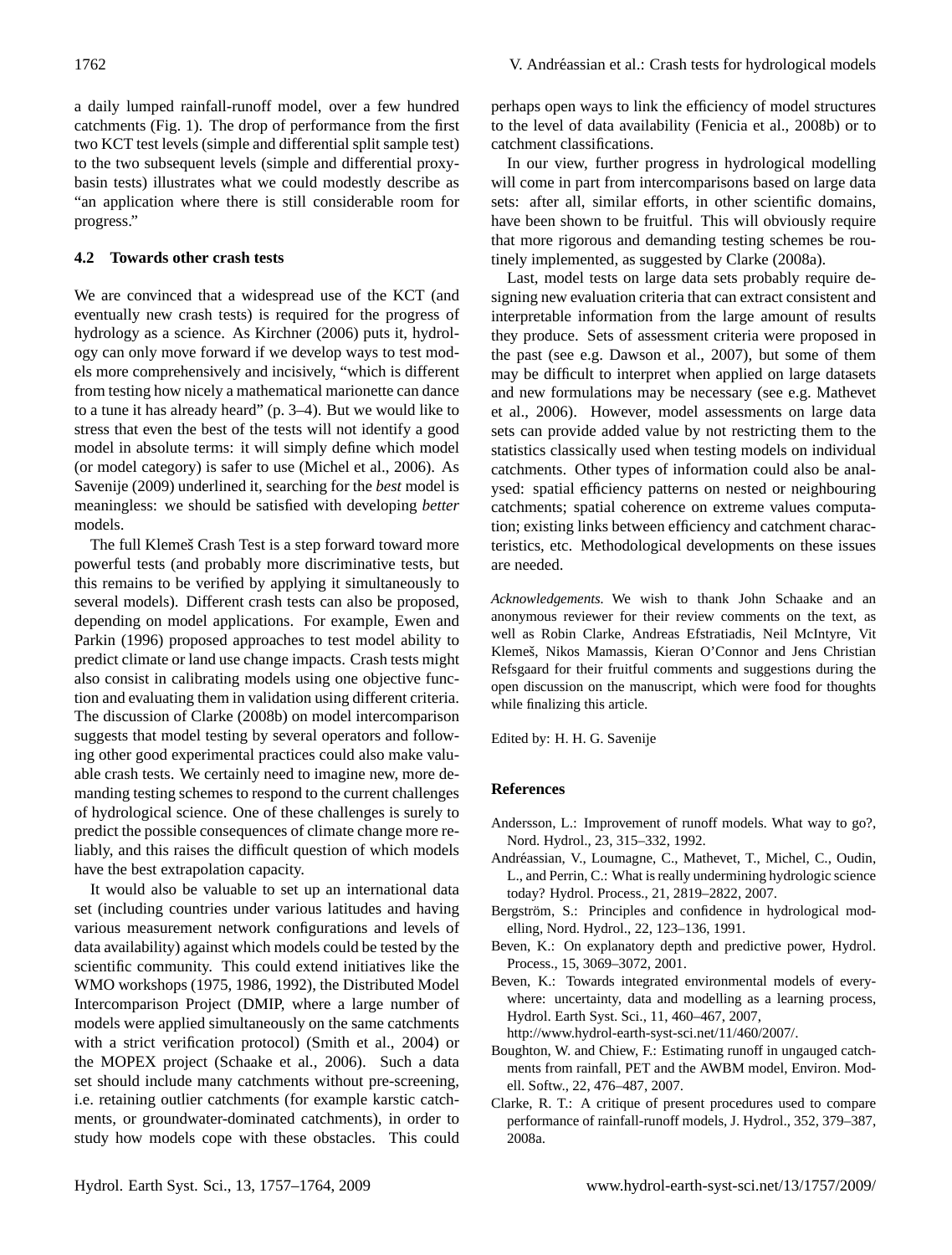- Clarke, R. T.: Issues of experimental design for comparing the performance of hydrologic models, Water Resour. Res., 44(1), W01409, doi:10.1029/2007WR005927, 2008b.
- de Marsily, G., Combes, P., and Goblet, P.: Comment on "Groundwater models cannot be validated", by Konikow, L. F. and Bredehoeft, J. D., Adv. Water Resour., 15, 367–369, 1992.
- Donelly-Makowecki, L. M. and Moore, R. D.: Hierarchical testing of three rainfall-runoff models in small forested catchments, J. Hydrol., 219, 136–152, 1999.
- Ewen, J. and Parkin, G.: Validation of catchment models for predicting land-use and climate change impacts, 1, Method. J. Hydrol., 175, 583–594, 1996.
- Fenicia, F., Savenije, H. H. G., Matgen, P., and Pfister, L.: Understanding catchment behavior through stepwise model concept improvement, Water Resour. Res., 44, W01402, doi:10.1029/2006WR005563, 2008a.
- Fenicia, F., McDonnell, J. J., and Savenije, H. H. G.: Learning from model improvement: On the contribution of complementary data to process understanding, Water Resour. Res., 44(6), W06419, doi:10.1029/2007WR006386, 2008b.
- Kay, A. L., Jones, D. A., Crooks, S. M., Calver, A., and Reynard, N. S.: A comparison of three approaches to spatial generalization of rainfall-runoff models, Hydrol. Process., 20, 3953–3973, 2006.
- Kirchner, J.: Getting the right answers for the right reasons: linking measurements, analyses, and models to advance the science of hydrology, Water Resour. Res., 42, W03S04, doi:10.1029/2005WR004362, 2006.
- Klemeš, V.: Operational testing of hydrologic simulation models, Hydrolog. Sci. J., 31, 13–24, 1986.
- Konikow, L. F., and Bredehoeft, J. D.: Ground-water models cannot be validated, Adv. Water Resour. 15, 75–83, 1992.
- Koutsoyiannis, D., Makropoulos, C., Langousis, A., Baki, S., Efstratiadis, A., Christofides, A., Karavokiros, G., and Mamassis, N.: *HESS Opinions*: "Climate, hydrology, energy, water: recognizing uncertainty and seeking sustainability", Hydrol. Earth Syst. Sci., 13, 247–257, 2009,

[http://www.hydrol-earth-syst-sci.net/13/247/2009/.](http://www.hydrol-earth-syst-sci.net/13/247/2009/)

- Le Moine, N., Andréassian, V., Perrin, C., and Michel, C.: How can rainfall-runoff models handle intercatchment groundwater flows? Theoretical study over 1040 French catchments, Water Resour. Res., 43, W06428, doi:10.1029/2006WR005608, 2007.
- Le Moine, N.: Le bassin versant de surface vu par le souterrain: une voie d'amélioration des performances et du réalisme des modèles pluie-débit? Université Pierre et Marie Curie, Paris, PhD thesis, 322 pp., 2008.
- Linsley, R. K.: Rainfall-runoff models-an overview, in: Proceedings of the international symposium on rainfall-runoff modelling, edited by: Singh, V. P., Water Resources Publications, Littleton, CO, 3–22, 1982.
- Martin, P. H.: Physics of stamp-collecting? Thoughts on ecosystem model design, Sci. Total Environ., 183, 7–15, 1996.
- Mathevet, T., Michel, C., Andréassian, V., and Perrin, C.: A bounded version of the Nash-Sutcliffe criterion for better model assessment on large sets of basins, IAHS Red Books Series, 307, 211–219, 2006.
- McDonnell, J. J., Sivapalan, M., Vache, K., Dunn, S., Grant, G., Haggerty, R., Hinz, C., Hooper, R., Kirchner, J., Roderick, M. L., Selker, J., and Weiler, M.: Moving beyond heterogeneity and process complexity: a new vision for watershed hydrology, Wa-

ter Resour. Res., 43(7), W07301, doi:10.1029/2006WR005467, 2007.

- McIntyre, N., Lee, H., Wheater, H., Young, A., and Wagener, T.: Ensemble predictions of runoff in ungauged catchments, Water Resour. Res., 41, W12434, doi:10.1029/2005WR004289, 2005.
- Merz, R. and Blöschl, G.: Regionalisation of catchment model parameters, J. Hydrol., 287, 95–123, 2004.
- Michel, C., Perrin, C., Andréassian, V., Oudin, L., and Mathevet, T.: Has basin-scale modelling advanced beyond empiricism?, in: Large sample basin experiments for hydrological model parameterization, results of the Model Parameter Experiment – MOPEX, IAHS Publication 307, edited by: Andréassian, V. Hall, A., Chahinian, N., and Schaake, J., IAHS, Wallingford, 2006.
- Moore, I. D. and Mein, R. G.: An evaluation of three rainfall-runoff models, Hydrological Symposium, Sydney, 122–126, 1975.
- Mouelhi, S., Michel, C., Perrin, C., and Andréassian, V.: Linking stream flow to rainfall at the annual time step: the Manabe bucket model revisited, J. Hydrol., 328, 283–296, 2006.
- Nathan, R. J. and McMahon, T. A.: The SFB model Part I validation of fixed model parameters, Civ. Eng. Trans., Inst. Engs. Australia, CE32, 157–161, 1990.
- Oreskes, N., Shrader-Frechette, K., and Belitz, K.: Verification, validation, and confirmation of numerical models in the earth sciences, Science, 263, 641–646, 1994.
- Oreskes, N.: Evaluation (not validation) of quantitative models, Environ. Health Persp., 106, 1453–1460, 1998.
- Oudin, L., Perrin, C., Mathevet, T., Andreassian, V., and Michel, C.: ´ Impact of biased and randomly corrupted inputs on the efficiency and the parameters of watershed models, J. Hydrol., 320, 62–83, 2006.
- Oudin, L., Andréassian, V., Lerat, J., and Michel, C.: Has land cover a significant impact on mean annual streamflow? An international assessment using 1508 catchments, J. Hydrol., 357, 303–316, 2008.
- Perrin, C., Michel, C., and Andréassian, V.: Does a large number of parameters enhance model performance? Comparative assessment of common catchment model structures on 429 catchments, J. Hydrol., 242, 275–301, 2001.
- Perrin, C., Oudin, L., Andréassian, V., Rojas-Serna, C., Michel, C., and Mathevet, T.: Impact of limited streamflow knowledge on the efficiency and the parameters of rainfall-runoff models, Hydrolog. Sci. J., 52, 131–151, 2007.
- Popper, K.: The logic of scientific discovery, Routldege, London, 513 pp., 1959.
- Refsgaard, J. C. and Knudsen, J.: Operational validation and intercomparison of different types of hydrological models, Water Resour. Res., 32, 2189–2202, 1996.
- Refsgaard, J. C. and Henriksen, H. J.: Modelling guidelines terminology and guiding principles, Adv. Water Res., 27, 71–82, 2004.
- Roche, M.: Les divers types de modèles déterministes, La Houille Blanche, 111–129, 1971.
- Savenije, H. H. G.: *HESS Opinions* "The art of hydrology", Hydrol. Earth Syst. Sci., 13, 157–161, 2009,
- [http://www.hydrol-earth-syst-sci.net/13/157/2009/.](http://www.hydrol-earth-syst-sci.net/13/157/2009/)
- Schaake, J., Duan, Q., Andreassian, V., Franks, S., Hall, A., and ´ Leavesley, G.: The model parameter estimation experiment – MOPEX, J. Hydrol., 320, 1–2, 2006.